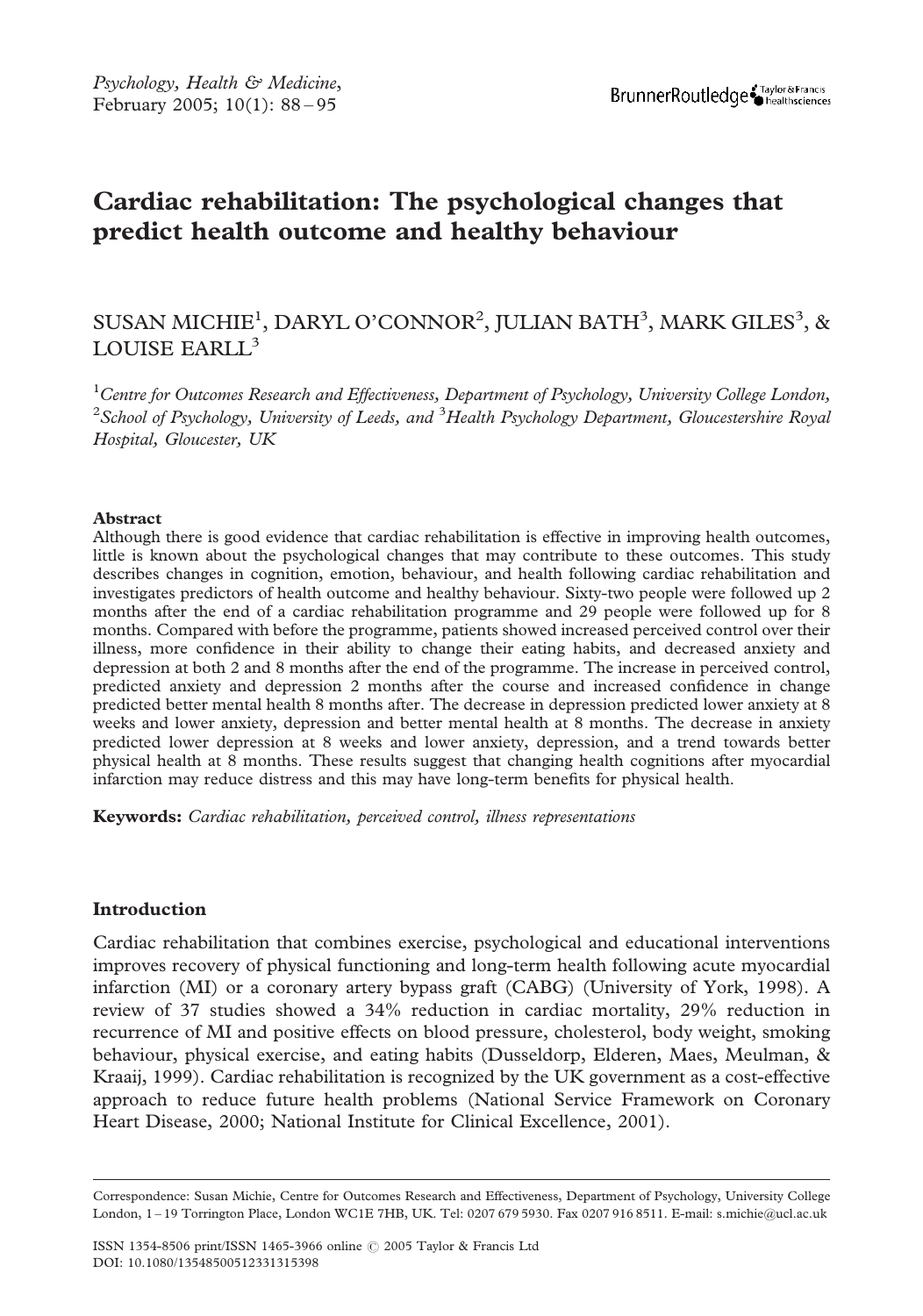Although meta-analyses can give good estimates of the effects of interventions, they may cancel out contradictory findings from different studies and do not investigate the processes of change. For example, adding health education and/or a psycho-educational prevention programme to standard medical care and physical training had a favourable short-term effect on eating habits, yet led to less change in sedentary lifestyle and smoking (Van Elderen & Dusseldorp, 2001). One explanation for this finding is that these educational interventions may increase patients' tendency to believe that stress is the most important risk factor for the onset and progression of their condition (French, Marteau, Senior, & Weinman, 2002; Furze and Lewin, 2000) and believe that physical activity or the stress of smoking cessation may contribute to another MI.

This notion is consistent with Leventhal's self-regulatory model of illness (Leventhal, Meyer, & Nerenz, 1987), which posits that when individuals are faced with an illness threat, they form cognitive representations of illness that direct their emotional and behavioural responses. These representations have been shown to consist of five components: (a) identity, which refers to the label given to the disease (e.g., heart attack) and the associated symptoms (e.g., chest pain); (b) the patients' beliefs about the consequences (e.g., physical, economic and social implications); (c) the cause (e.g., stress); (d) duration (timeline); and (e) the controllability and/or curability of their condition.

Patients' cognitive representations of illness shortly after an MI have implications for aspects of recovery. Those believing that their MI had very serious consequences had greater levels of illness-related disability and took longer to return to work (Petrie, Weinman, Sharp, & Buckley, 1996). An intervention that altered patients' negative beliefs about their MI resulted in substantially improved functional outcomes, such as earlier return to work and lower rates of angina symptoms (Petrie, Cameron, Ellis, Buick, & Weinman, 2002). These findings highlight the importance of psychological factors in cardiac rehabilitation programmes. Despite this, there is a paucity of research examining the influence of cardiac rehabilitation on changes in patients' cognitive representations or the influence of other psychological factors (e.g., depression, anxiety) on psychological and physical health outcomes.

The current study investigates psychological change, levels of distress and quality of life following a UK multidisciplinary hospital based cardiac rehabilitation programme. It aims to:

- (a) Describe changes in cognition, emotion, behaviour and health following cardiac rehabilitation, and
- (b) Determine whether changes in cognition or emotion predict health outcome and healthy behaviour.

# Method

### Design

Patients completed questionnaires three times: 2 weeks before attending the cardiac rehabilitation programme, and approximately 8 weeks and 8 months after the end of the programme.

### Sample

One hundred and fifty-eight people, with an average age of 59 years, attended cardiac rehabilitation during April 1998 to April 1999. Sixty-two people fully completed questionnaires at baseline and 8 weeks after the end of the programme, and 29 people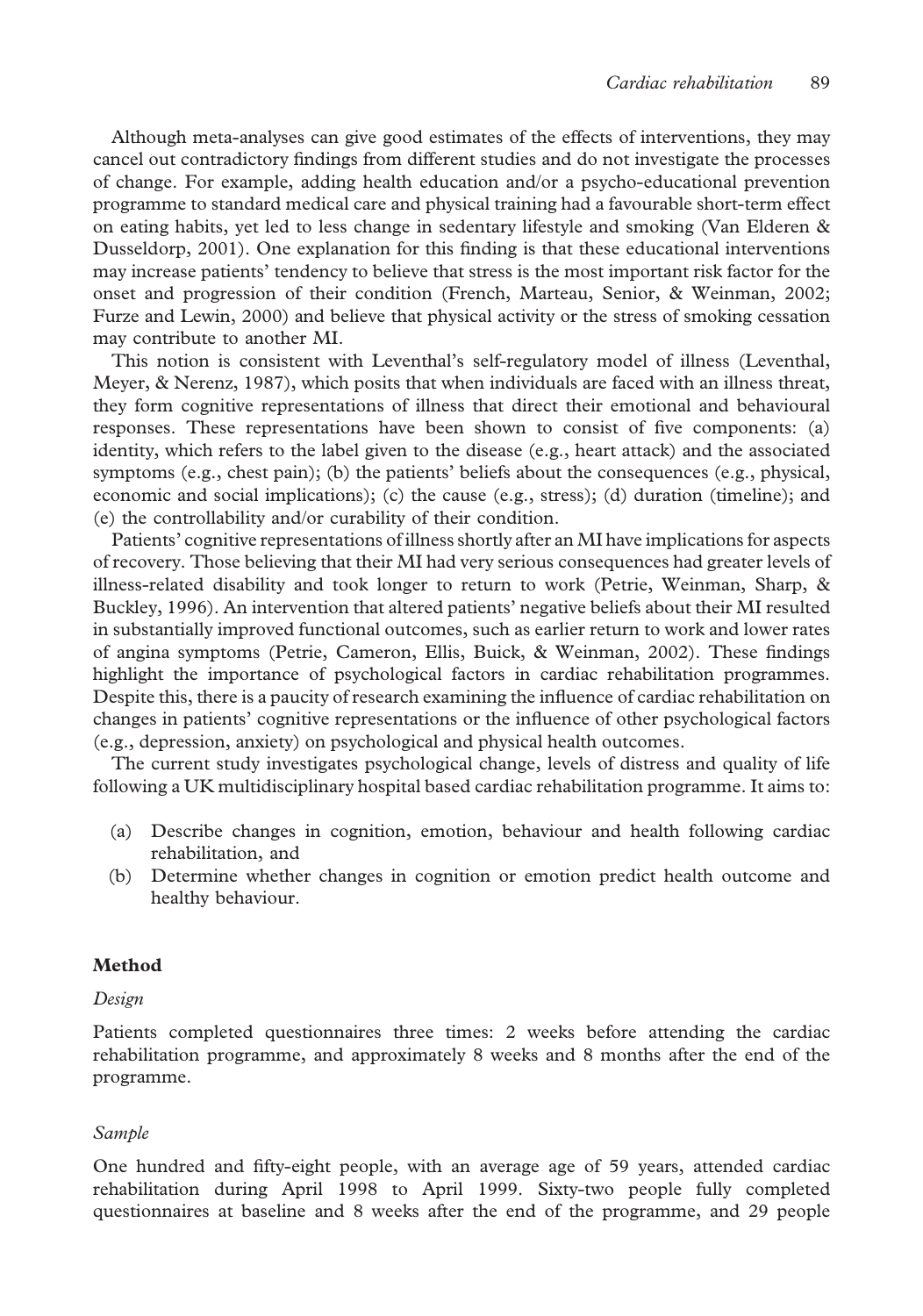completed questionnaires 8 months after the end of the programme. The demographic profile of the two groups that completed questionnaires closely mirrored that of the attendees.

# Cardiac rehabilitation programme

The programme aims to reduce the risk of cardiac problems in those admitted to hospital with a MI or having undergone a CABG within the previous 4 weeks and to promote their return to a full and active life. Methods include improving knowledge about coronary heart disease and reducing misconceptions, helping patients initiate and maintain lifestyle changes (e.g., smoking, eating and exercise) by goal setting and action planning, managing stress and reducing psychological distress, enhancing adherence to medical advice and cardiac medication, and improving the quality of life by restoring confidence.

Seven weekly 2-h sessions, led by a nurse, physiotherapist and a health psychologist, are followed by 1-h sessions approximately 8 weeks and then  $6-8$  months after completing the programme to reinforce key points of the programme.

Compared to national figures, this programme has a high take-up and attendance rate, and low dropout.

# Psychological measures

Illness perceptions. The Illness Perceptions Questionnaire, a reliable and valid measure (Weinman, Petrie, Moss-Morris & Horne, 1996), assessed patients' cognitive representations of their heart condition/heart attack on scales of identity, causes, timeline, consequences and cure/control.

Self-efficacy measures. Single-item study specific measures assessed self-efficacy relating to eating, exercise and stress (i.e., ''How confident are you in your ability to change your eating habits?", "How confident are you in your ability to increase your level of fitness?", "How confident are you in your ability to reduce your level of stress?''). These items were based on Bandura (1982) and rated on a 10-point Likert-type scale ranging from 1: ''Not at all'' to 10:"A great deal".

Emotional state. Anxiety and depression were assessed using the Hospital Anxiety and Depression Scales (HADS), which has good reliability and validity (Zigmond & Snaith, 1983). Seven items measure anxiety and seven items measure depression, with four response categories  $(0-3)$  ordered in terms of frequency or severity.

Quality of life. Mental and physical health outcomes were assessed using the 12-item Short Form (SF-12) health survey, which has good reliability and validity (Crispin & Layte, 1997). Seven items measured physical functioning and five measured mental health.

Healthy eating. A study specific single-item measured healthy eating: "How many servings of fruit and vegetables do you eat each day?" Response categories were "none", " $1-2$ servings", "3-4 servings" and "5 or more servings".

Procedure. The invitation to attend the cardiac rehabilitation programme was accompanied by a study information sheet, consent form, and assessment questionnaire. Patients were asked to bring the completed questionnaire to the first session of the programme. After the end of the programme, patients were sent a questionnaire to bring to each of their follow-up appointments.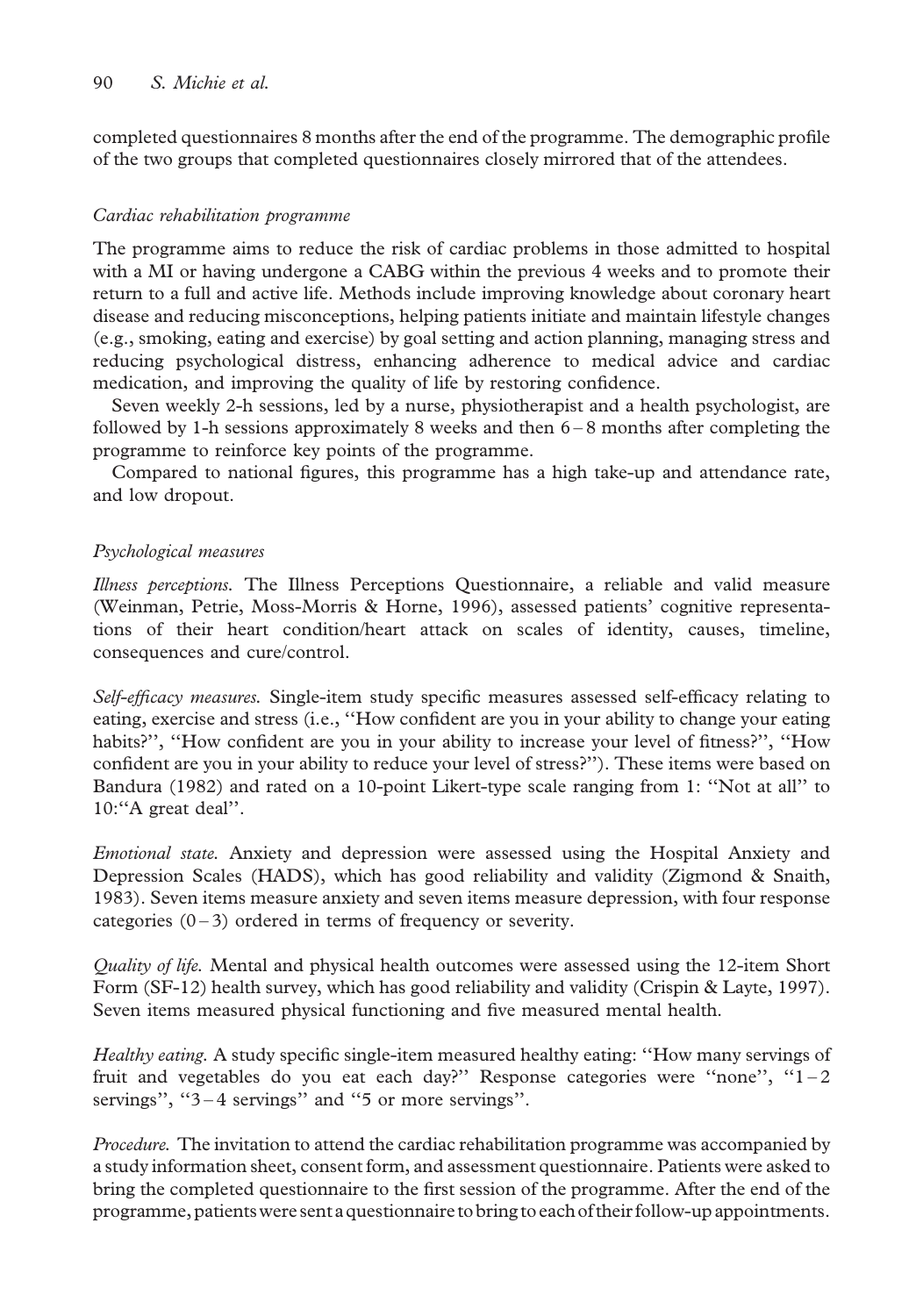### Statistical analysis

Depression was skewed to the right and was normalized by the square-root function transformation. The eating self-efficacy measure had non-normal kurtosis and skewness at first follow-up. Since it was normally distributed at the other two time-points, it was not transformed. Three participants scored below the third standard deviation on one variable (two on mental health and one on the control/cure scale). They were retained in the study and assigned the score of the next highest score in the data set. One participant scored below the third standard deviation on three variables (mental health, physical health, and the control/cure scale) and was removed from the study.

Changes over time were analysed non-parametrically, using the Wilcoxon Signed Ranks Test and the Friedman Test. The impact of change in predictor variables between baseline and 8-week follow-up on outcome variables at 8-week and 8-month follow-up was tested by linear regression, controlling for baseline scores of predictor variables. Probability levels were adjusted for multiple comparisons and for directional hypotheses, giving a cut-off of for significance of  $p < .006$  and for a trend as  $p < .012$ .

# **Results**

#### Eight-week follow-up

Change over time. Eight weeks after the cardiac rehabilitation course, heart condition/heart attack was seen as more controllable ( $Z=2.21$ ,  $p=.027$ ) and less likely to be caused by diet  $(Z= 2.68, p=.007)$  than before the programme (Table I). Participants felt more confident in their ability to change their eating habits and to reduce their level of stress ( $Z = 2.85$ ,  $p = .004$ ) and  $Z = 2.11$ ,  $p = .035$ , respectively). Anxiety and depression decreased ( $Z = 2.50$ ,  $p = .012$ and  $Z = 4.11$ ,  $p < .001$ , respectively). Physical and mental health improved (Z= 3.70,  $p < .001$  and  $Z = 2.56$ ,  $p = .010$ , respectively). Participants reported eating more servings of fruit and vegetables  $(Z=3.13, p=.002$  at 8 weeks).

Prediction of 8-week outcome from baseline scores. Mental health 8 weeks after the course was predicted by baseline anxiety and depression  $(r=.34, p=.004$  and  $r=.44, p<.001$ , respectively). Anxiety was predicted by having, at baseline, low self-confidence in being able to change diet and stress level ( $r = .38$ ,  $p = .002$  and  $r = .36$ ,  $p = .005$ , respectively). Anxiety and depression were both predicted by baseline anxiety and depression (Table II).

Prediction of 8-week outcome from change in scores. Increased perception of control over the illness predicted lower depression and a trend towards lower anxiety 8 weeks after the course (Beta weights = .468,  $p < .001$  and .331,  $p = .012$ , respectively). Reductions in depression predicted lower anxiety and reductions in anxiety predicted lower depression (Beta weights = .652,  $p < .001$  and .429,  $p < .002$ , respectively; Table III).

### Eight-month follow-up

Change over time. Heart condition/heart attack was seen as more controllable ( $\chi^2$  = 8.83,  $p = .012$ ) and participants felt more confident in their ability to change their eating habits  $(\chi^2 = 8.96, p = .011)$  and to increase their level of fitness  $(\chi^2 = 6.69, p = .035)$ . Anxiety and depression decreased ( $\chi^2$  = 12.40, p = .002 and  $\chi^2$  = 17.07, p < .001, respectively; Table IV.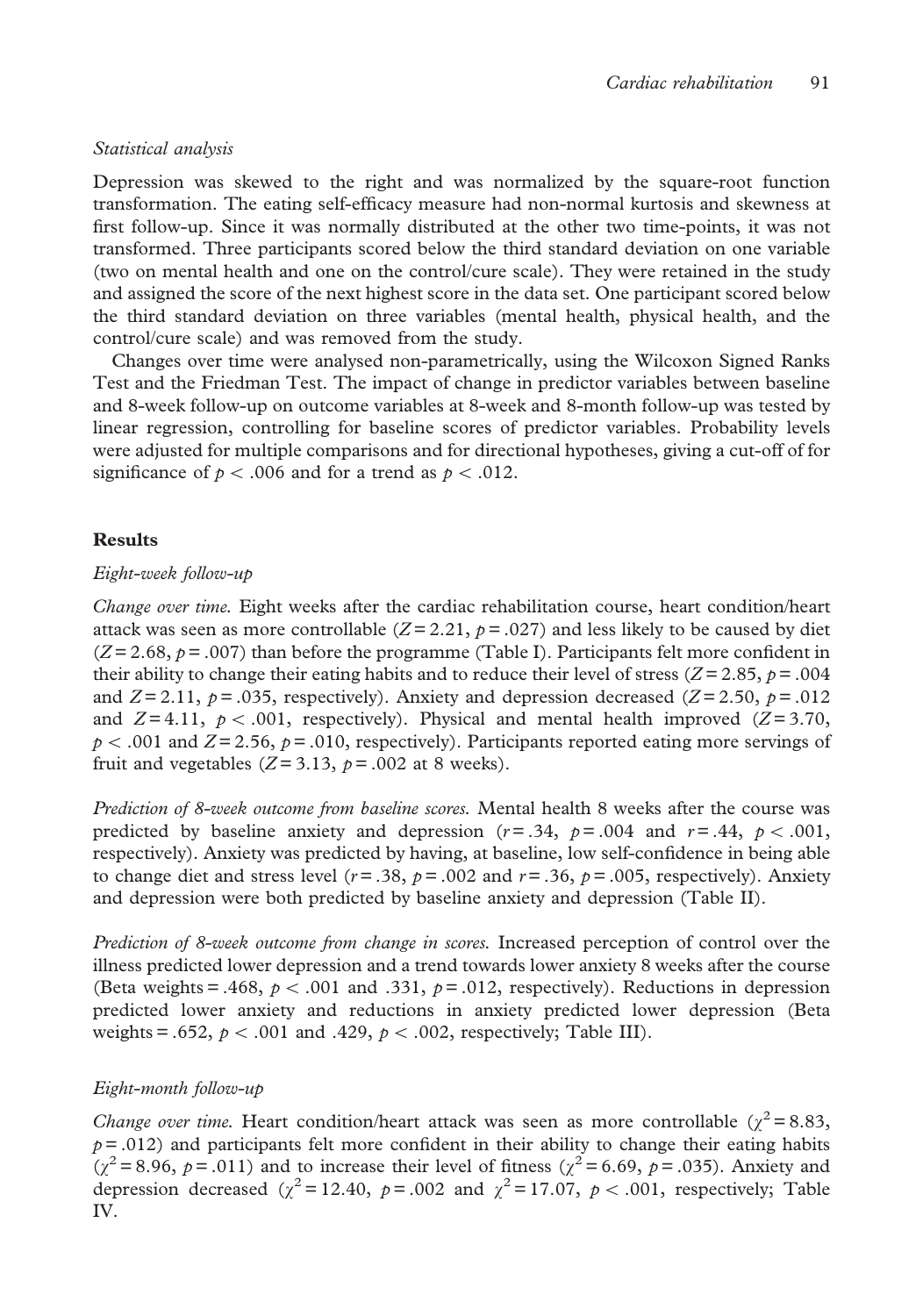#### 92 S. Michie et al.

| Measures                       | 2 weeks before<br>programme | 8-week<br>follow-up | Wilcoxon Signed Ranks<br>Test, $Z$ |
|--------------------------------|-----------------------------|---------------------|------------------------------------|
|                                |                             |                     |                                    |
| Illness perceptions (IPO)      |                             |                     |                                    |
| Identity                       | 5.74(2.25)                  | 5.45(2.79)          | ns                                 |
| Timeline                       | 3.20(0.84)                  | 3.40(0.84)          | ns                                 |
| Consequences                   | 3.13(0.54)                  | 3.07(0.50)          | ns                                 |
| Control/cure                   | 4.04(0.44)                  | 4.18(0.42)          | $-2.21, p=0.027$                   |
| Cause: diet                    | 2.63(1.13)                  | 3.02(1.05)          | $-2.68, p=0.007$                   |
| Cause: stress                  | 3.03(1.21)                  | 3.10(1.20)          | ns                                 |
| Self-efficacy (single item)    |                             |                     |                                    |
| Eating                         | 7.65(2.09)                  | 8.29 (1.88)         | $-2.85, p=0.004$                   |
| Exercise                       | 7.17(2.12)                  | 7.51(1.96)          | ns                                 |
| <b>Stress</b>                  | 5.95(2.47)                  | 6.64(2.23)          | $-2.11, p=0.035$                   |
| Emotional state (HADS)         |                             |                     |                                    |
| Anxiety                        | 5.81 (3.92)                 | 4.73(3.38)          | $-2.50, p=0.012$                   |
| Depression                     | 3.79(2.76)                  | 2.42(2.27)          | $-4.11, p < 0.001$                 |
| Quality of life (SF-12)        |                             |                     |                                    |
| Physical health                | 46.09(8.00)                 | 50.58 (5.89)        | $-3.70, p < 0.001$                 |
| Mental health                  | 50.16 (10.07)               | 54.17 (6.51)        | $-2.56, p=0.010$                   |
| Healthy behaviour              |                             |                     |                                    |
| No. servings of fruit and veg. | 1.97(0.75)                  | 2.19(0.72)          | $-3.13, p=0.002$                   |

#### Table I. Changes over time at 8-week follow-up  $(n=62)$ .

IPQ, Illness Perceptions Questionnaire; HADS, Hospital Anxiety and Depression Scales; SF-12, 12-item Short Form; ns, not significant

|                         | 8-week follow-up |               |                |          |            |  |  |  |  |  |
|-------------------------|------------------|---------------|----------------|----------|------------|--|--|--|--|--|
| <b>Baseline</b>         | Physical health  | Mental health | Healthy eating | Anxiety  | Depression |  |  |  |  |  |
| Identity                | $-.11$           | $-.24$        | $-.13$         | .10      | .18        |  |  |  |  |  |
| Timeline                | .03              | $-.19$        | .18            | .10      | .07        |  |  |  |  |  |
| Consequences            | .04              | $-.06$        | $-.03$         | .28      | .18        |  |  |  |  |  |
| Control                 | .16              | .006          | .07            | $-.001$  | $-.04$     |  |  |  |  |  |
| Cause: diet             | .06              | .007          | $-.03$         | .054     | .11        |  |  |  |  |  |
| Cause: stress           | .16              | $-.11$        | .05            | .19      | $-.09$     |  |  |  |  |  |
| Self-efficacy: eating   | .09              | $-.01$        | . 11           | $-.38**$ | $-.14$     |  |  |  |  |  |
| Self-efficacy: exercise | .13              | .16           | .18            | $-.29$   | $-.16$     |  |  |  |  |  |
| Self-efficacy: stress   | $-.05$           | .08           | .07            | $-.36*$  | $-.16$     |  |  |  |  |  |
| Anxiety                 | .05              | $-.34*$       | $-.004$        | $.66***$ | $.33***$   |  |  |  |  |  |
| Depression              | $-.05$           | $-.44***$     | $-.11$         | $.47***$ | $.54***$   |  |  |  |  |  |

Table II. Correlations between predictor variables at baseline and outcome at 8-week follow-up  $(n = 62)$ .

 $\star_p$  < .006,  $\star\star_p$  < .003,  $\star\star\star_p$  < .001.

Physical health improved ( $\chi^2$  = 9.93,  $p$  = .007) and participants reported eating more servings of fruit and vegetables ( $\chi^2$  = 8.00, p = .018).

Prediction of 8 months outcome from baseline scores. Mental health 8 months after the course was predicted by baseline anxiety and low self-confidence in being able to change diet  $(r = .71, p < .001$  and  $r = .52, p = .003$ , respectively). Anxiety and depression were both predicted by baseline anxiety ( $r = .72$ ,  $p < .001$  and  $r = .56$ ,  $p < .002$ , respectively) and depression was predicted by baseline depression ( $r = .58$ ,  $p < .001$ ; Table V).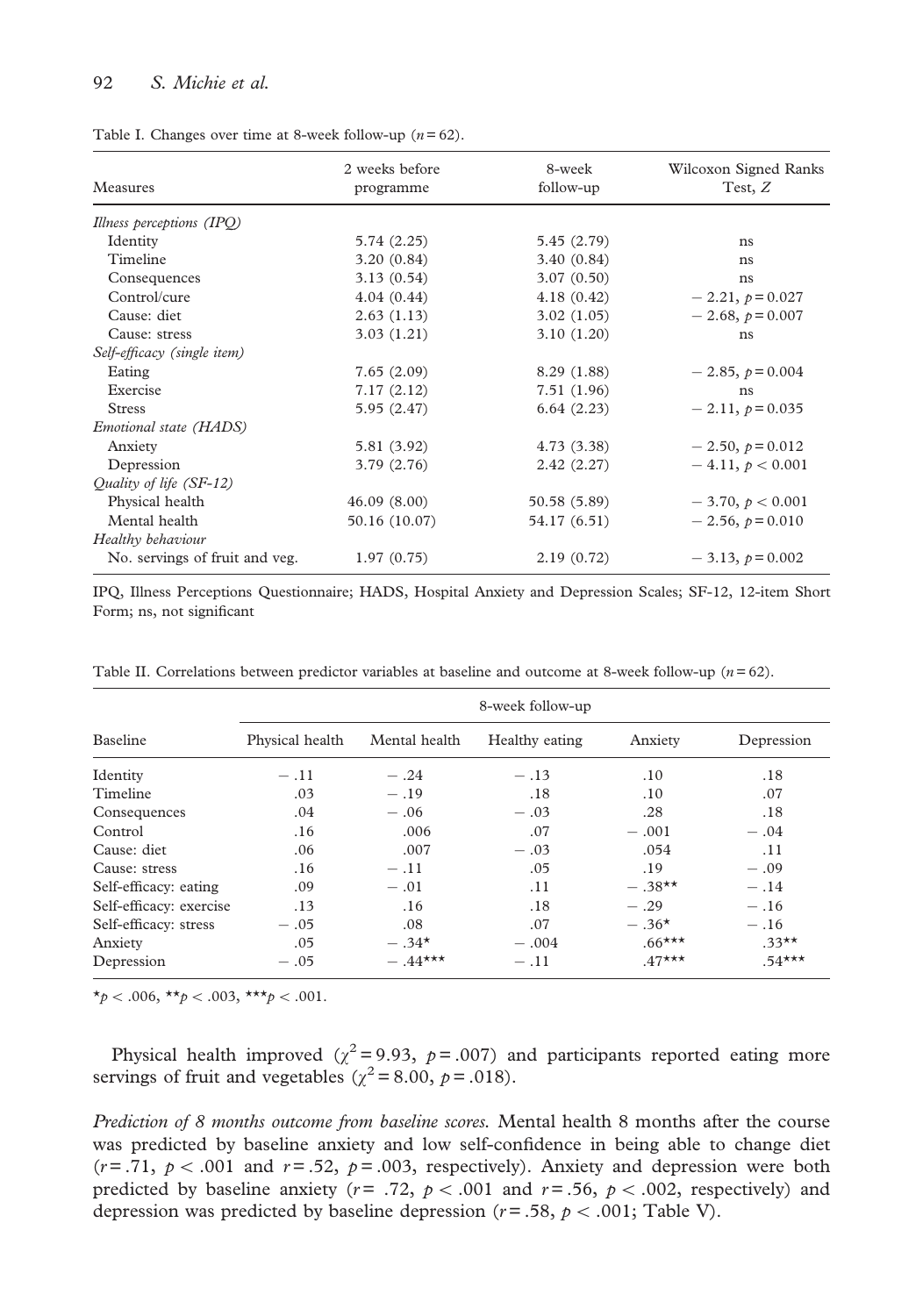|                                   |         | Independent variables       |  |                                                          |  |                   |                                                                                                                                           |  |                      |  |      |     |  |                 |  |
|-----------------------------------|---------|-----------------------------|--|----------------------------------------------------------|--|-------------------|-------------------------------------------------------------------------------------------------------------------------------------------|--|----------------------|--|------|-----|--|-----------------|--|
|                                   |         | Change in perceived control |  |                                                          |  | Change in anxiety |                                                                                                                                           |  | Change in depression |  |      |     |  |                 |  |
| Dependent<br>variables            | R       |                             |  |                                                          |  |                   | Adj. $R^2 \Delta R^2 \Delta F$ $\rho < \beta$ Adj. $R^2 \Delta R^2 \Delta F$ $\rho < \beta$ Adj. $R^2 \Delta R^2 \Delta F$ $\rho < \beta$ |  |                      |  |      |     |  |                 |  |
| Anxiety<br>Depression $-.468$ .20 | $-.331$ | .07                         |  | $.10 \quad 6.67 \quad .012$<br>.28. 652. 001. 15.40. 20. |  |                   |                                                                                                                                           |  | $.24$ 20.3 .001      |  | .429 | -29 |  | $.13$ 10.9 .002 |  |

Table III. The impact of changes in perceived control and emotional state on anxiety and depression at 8-week follow-up.

Table IV. Changes over time at 8 months follow-up  $(n=29)$ .

| Measures                       | 2 weeks before<br>programme | 8-week<br>follow-up | $6 - 8$ -month<br>follow-up | Friedman<br>Test, $\gamma^2$ |  |
|--------------------------------|-----------------------------|---------------------|-----------------------------|------------------------------|--|
| Illness perceptions (IPQ)      |                             |                     |                             |                              |  |
| Identity                       | 6.07(2.25)                  | 5.31(2.81)          | 5.76 (2.81)                 | ns                           |  |
| Timeline                       | 3.33(0.80)                  | 3.41(0.93)          | 3.41(0.86)                  | ns                           |  |
| Consequences                   | 3.06(0.41)                  | 3.08(0.54)          | 2.95(0.50)                  | ns                           |  |
| Control/Cure                   | 3.98(0.41)                  | 4.19(0.42)          | 3.86(0.50)                  | 8.83, $p = .012$             |  |
| Cause: diet                    | 2.38(1.18)                  | 2.83(1.04)          | 2.66(1.04)                  | ns                           |  |
| Cause: stress                  | 3.03(1.18)                  | 3.14(1.30)          | 3.21(1.26)                  | ns                           |  |
| Self-efficacy (single item)    |                             |                     |                             |                              |  |
| Eating                         | 7.69(2.21)                  | 8.38(2.23)          | 8.86 (1.38)                 | 8.96, $p = .011$             |  |
| Exercise                       | 6.79(2.18)                  | 7.61(2.18)          | 7.48(1.68)                  | 6.69, $p = .035$             |  |
| <b>Stress</b>                  | 5.67(2.83)                  | 6.29(2.59)          | 6.86(2.06)                  | ns                           |  |
| Emotional state (HADS)         |                             |                     |                             |                              |  |
| Anxiety                        | 6.28(4.03)                  | 4.86(3.28)          | 4.72(3.90)                  | 12.40, $p = .002$            |  |
| Depression                     | 3.97(2.82)                  | 2.24(2.13)          | 2.55(2.47)                  | 17.07, $p < .001$            |  |
| Health outcome (SF-12)         |                             |                     |                             |                              |  |
| Physical                       | 45.94 (7.84)                | 50.45(6.30)         | 51.68 (5.98)                | 9.93, $p = .007$             |  |
| Mental                         | 49.88 (9.70)                | 54.43 (5.27)        | 54.84 (5.41)                | ns                           |  |
| Healthy behaviour              |                             |                     |                             |                              |  |
| No. servings of fruit and veg. | 2.14(0.69)                  | 2.41(0.57)          | 2.41(0.68)                  | 8.00, $p = .018$             |  |

IPQ, Illness Perceptions Questionnaire; HADS, Hospital Anxiety and Depression Scales; SF-12, 12-item Short Form; ns, not significant

Prediction of 8 months outcome from change in scores. Reductions in depression 8 weeks after the course predicted lower depression, anxiety and improved mental health 8 months after the course (Beta weights = .713,  $p < .001$ ; .793,  $p < .001$ ; and  $-.571$ ,  $p < .001$ , respectively). Reductions in anxiety 8 weeks after the course predicted lower anxiety, depression and a trend towards improved physical health 8 months after the course (Beta weights = .690,  $p < .001$ ; .658,  $p < .006$ ; and  $-.718$ ,  $p < .011$ , respectively; Table VI).

# Associations between 8-week and 8-month follow-up

In addition to correlations between anxiety and depression at 8 weeks and mental health at 8-month follow-up, there was a correlation between depression at 8 weeks and physical health at 8-month follow-up ( $r = .52$ ,  $p = .002$ ). There was no association between physical health at 8 weeks and depression at 8-month follow-up.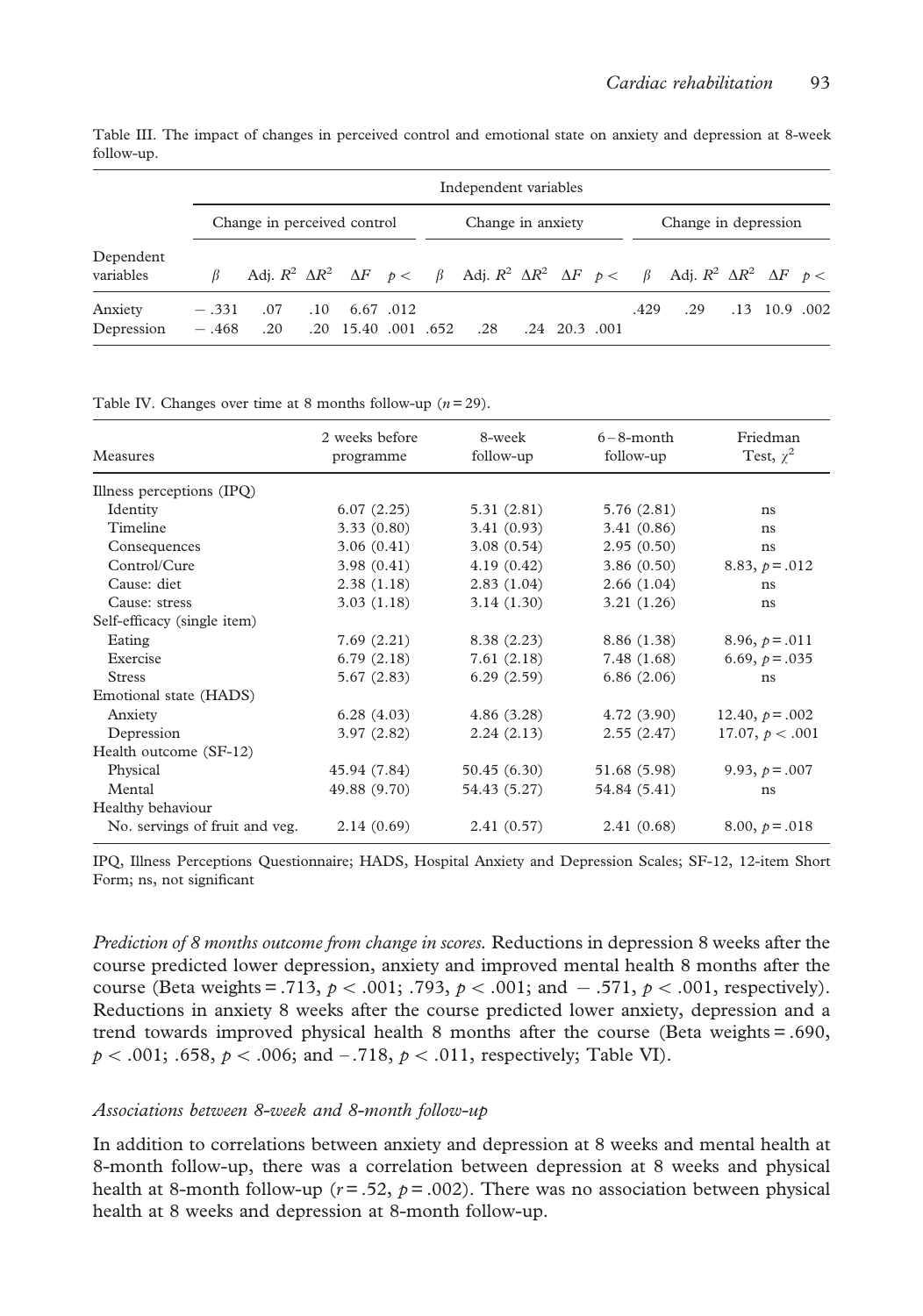|                            | 8 months follow-up |               |                |          |            |  |  |  |  |  |
|----------------------------|--------------------|---------------|----------------|----------|------------|--|--|--|--|--|
| Baseline                   | Physical health    | Mental health | Healthy eating | Anxiety  | Depression |  |  |  |  |  |
| Identity                   | $-.38$             | .05           | .05            | $-.21$   | $-.21$     |  |  |  |  |  |
| Timeline                   | .04                | $-.23$        | $-.18$         | .38      | .38        |  |  |  |  |  |
| Consequences               | .41                | $-.07$        | .11            | .32      | $-.06$     |  |  |  |  |  |
| Control                    | .28                | $-.25$        | .16            | .22      | $-.03$     |  |  |  |  |  |
| Cause: diet                | .07                | .28           | .11            | $-.03$   | $-.25$     |  |  |  |  |  |
| Cause: stress              | .31                | $-.27$        | .12            | .13      | .08        |  |  |  |  |  |
| Self-efficacy:<br>eating   | .02                | $.52**$       | $-.36$         | $-.42$   | .48        |  |  |  |  |  |
| Self-efficacy:<br>exercise | .12                | .32           | $-.11$         | $-.19$   | $-.47$     |  |  |  |  |  |
| Self-efficacy:<br>stress   | $-.03$             | .34           | $-.25$         | $-.29$   | $-.11$     |  |  |  |  |  |
| Anxiety                    | .12                | $-.71***$     | $-.08$         | $.72***$ | $.56***$   |  |  |  |  |  |
| Depression                 | $-.16$             | $-.28$        | $-.02$         | .18      | $.58***$   |  |  |  |  |  |

Table V. Correlations between predictor variables at baseline and outcome variables at 8 months follow-up ( $n=29$ ).

 $*_p$  < .006,  $**_p$  < .003,  $***_p$  < .001.

Table VI. The impact of changes in emotional state on health and emotional state at 8 months follow-up.

|                     | Independent variables |                         |     |            |                      |         |            |              |            |      |
|---------------------|-----------------------|-------------------------|-----|------------|----------------------|---------|------------|--------------|------------|------|
|                     | Change in anxiety     |                         |     |            | Change in depression |         |            |              |            |      |
| Dependent variables | B                     | Adj. $R^2$ $\Delta R^2$ |     | $\Delta F$ | p <                  | $\beta$ | Adj. $R^2$ | $\Delta R^2$ | $\Delta F$ | p <  |
| Anxiety             | .690                  | .70                     | .20 | 19.19      | .001                 | .793    | .75        | .61          | 69.08      | .001 |
| Depression          | .658                  | .45                     | .20 | 8.98       | .006                 | .713    | .45        | .32          | 14.36      | .001 |
| Physical health     | $-.718$               | .18                     | .22 | 7.56       | .011                 |         |            |              |            |      |
| Mental health       |                       |                         |     |            |                      | $-.571$ | .42        | .30          | 14.59      | .001 |

#### **Discussion**

Cardiac patients attending a cardiac rehabilitation programme showed increased perceived control over their illness, more confidence in their ability to change their eating habits and decreased anxiety and depression at both 2 and 8 months after the end of the programme, compared to before. The increase in perceived control predicted anxiety and depression 2 months after the course and increased confidence in change predicted better mental health 8 months after. The decrease in depression predicted lower anxiety at 8 weeks and lower anxiety, depression and better mental health at 8 months. The decrease in anxiety predicted lower depression at 8 weeks and lower anxiety, depression and a trend towards better physical health at 8 months.

We also found depression at 8-weeks follow-up predicted physical health at 8-months follow-up, but physical health did not predict subsequent depression. These results suggest that reductions in depression and anxiety are drivers of physical recovery, and that increasing perceived control over one's illness plays a part in reducing depression and anxiety. Although causal attributions and self-efficacy changed over time, they did not predict outcome. Perceptions of the nature of the illness, its time-line and its consequences did not appear to change nor to predict outcome.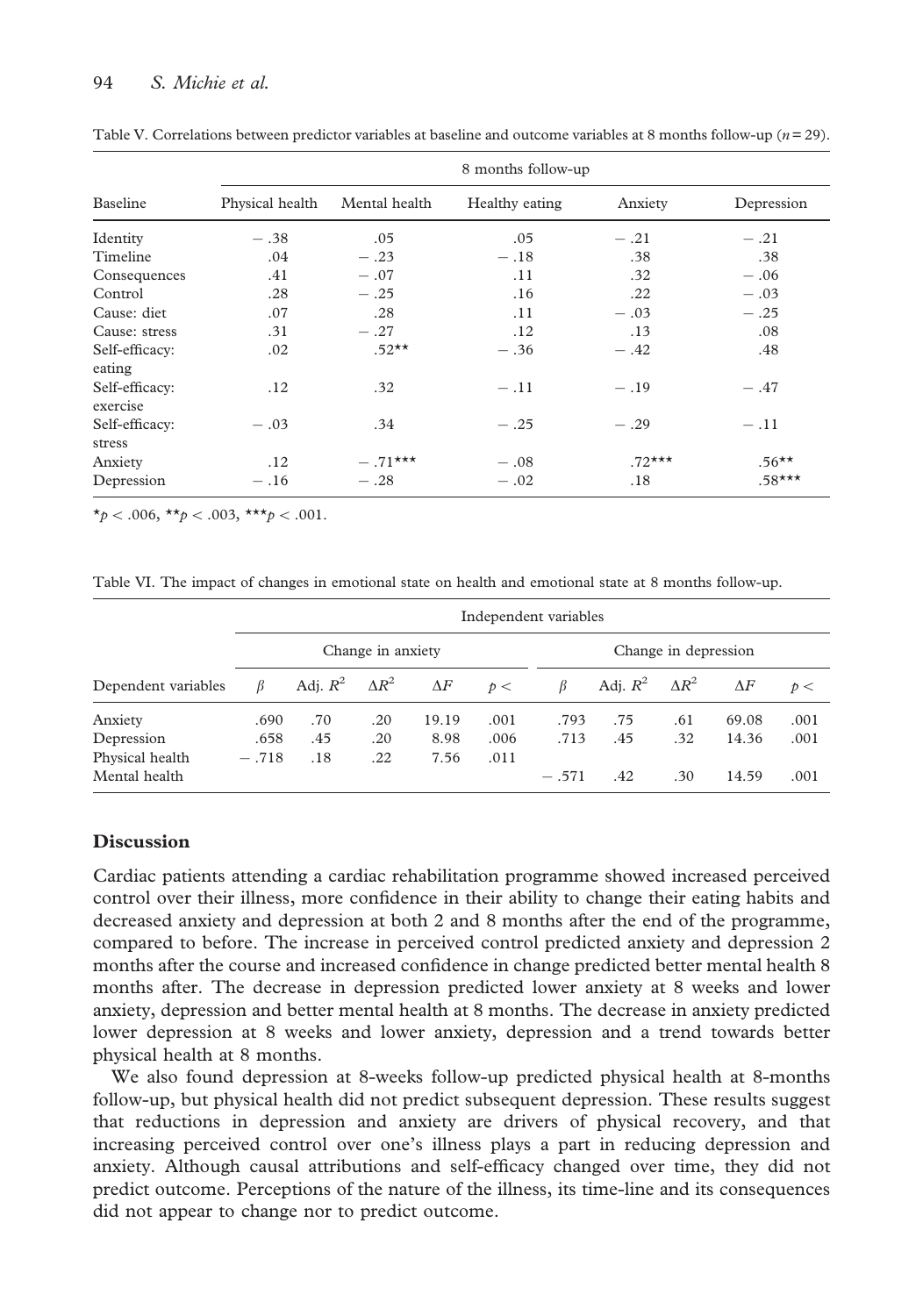The absence of a control group in this study means that it is not possible to attribute the observed changes to the rehabilitation course. However, the results suggest that any impact is through perception of control over the illness and emotional changes rather than through changing self-efficacy over health behaviours or changing perceptions of the nature, cause and consequences of the illness. Replication studies should be conducted to inform the development of future interventions.

#### References

- Bandura, A. (1982). The self and mechanisms of agency. In J. Suls (Ed.), Psychological perspectives on the self (vol. 1). Hillsdale, NJ: Erlbaum.
- Crispin, J., & Layte, R. (1997). Development and testing of the UK SF-12. Journal of Health Services Research and Policy, 2(1), 14-18.
- Dusseldorp, E., Elderen, T., Maes, S., Meulman, J., & Kraaij, V. (1999). A meta-analysis of psychoeducational programs for coronary heart disease patients. Health Psychology, 18, 506 – 519.
- French, D. R., Marteau, T. M., Senior, V., Weinman, J. (2002). The structure of beliefs about the causes of heart attacks: A network analysis. British Journal of Health Psychology, 7, 463 – 479.
- Furze, G., & Lewin, B. (2000). Causal attributions for angina: Results of an interview study. Coronary Heart Care, 4,  $130 - 134.$
- Leventhal, H., Meyer, D., & Nerenz, D. (1980). The common senses representation of illness danger. In: S. Rachman (Ed.). Contributions to medical psychology (pp. 17 – 30). New York: Pergamon Press.
- National Service Framework on Coronary Heart Disease: Modern standards & service models. Department of Health. March 2000.
- National Institute for Clinical Excellence: Clinical Guideline; Prophylaxis for patients who have experienced a myocardial infarction; drug treatment, cardiac rehabilitation and dietary manipulation. April 2001.
- Petrie, K. J., Weinman, J., Sharp, N., & Buckley, J. (1996). Role of patients' view of their illness in predicting return to work and functioning after myocardial infarction: Longitudinal study. British Medical Journal, 312, 1191 – 1194.
- Petrie, K. J., Cameron, L. D., Ellis, C. J., Buick, D., & Weinman, J. (2002). Changing illness perceptions after myocardial infarction: An early intervention randomised controlled trial. Psychosomatic Medicine, 64, 580 – 586.
- University of York. (1998). NHS Centre for Reviews and Dissemination. Cardiac rehabilitation. Effective Health Care,  $4, 1 - 12.$
- Van Elderen, T., & Dusseldorp, E. (2001). Lifestyle effects of group health education for patients with coronary heart disease. Psychology & Health, 16, 327-341.
- Weinman, J., Petrie, K. J., Moss-Morris, R., & Horne, R. (1996). The Illness Perception Questionnaire: A new method for assessing the cognitive representation of illness. Psychology & Health, 11, 431–445.
- Zigmond, A. S., & Snaith, R. P. (1983). The Hospital Anxiety and Depression Scale. Acta Psychiatrica Scandinavia, 67, 361 – 370.